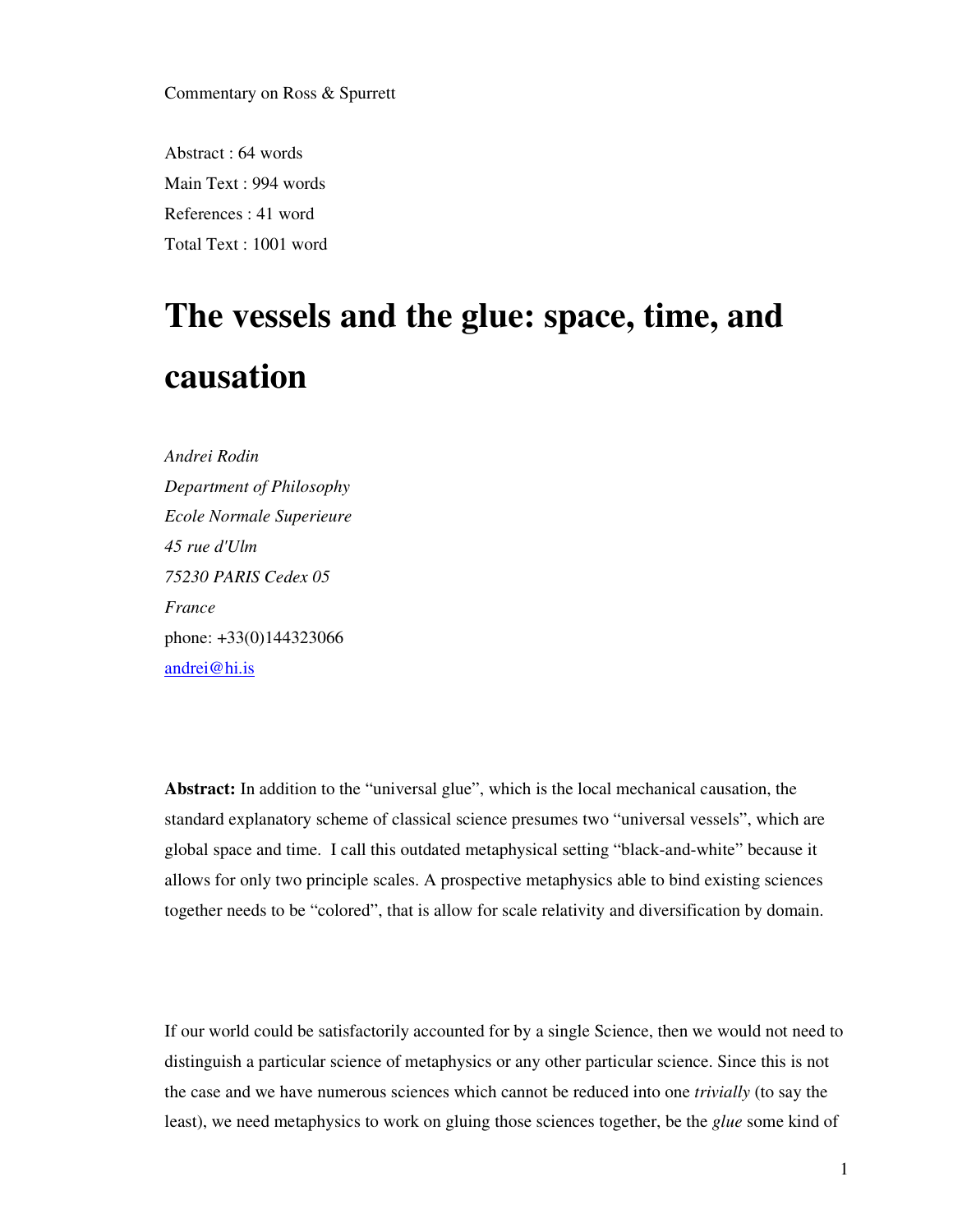reduction to universal physical laws or something else. Aristotle invented metaphysics (which he called *first philosophy*) to bind physics (by which he meant broadly the study of all natural phenomena) with mathematics and logic (so afterwards the latter two disciplines could be considered as tools for the former). Since Aristotle's physics has branched into numerous disciplines our need for the unifying science of metaphysics is even stronger than Aristotle's. A scientist calling for a *free lunch* has two options: either to take uncritically the nostalgic dogma of reductionism according to which in the distant future all sciences will collapse back into physics (to leave aside unification dogmas borrowed from outside of science), which is epistemologically irresponsible, or to give up the idea of unity of science, which turns science into a combination of mystery and stamp collecting. If no reasonable and testable reductionist hypothesis can be made *now* then this is a job of metaphysicians to suggest tentative ways to glue sciences by means other than reduction. It goes without saying that working on binding sciences together a metaphysician must have a good understanding of what she is going to bind. Otherwise the unifying efforts of a metaphysician will be simply ignored by the scientific community and for good reason. As Ross and Spurrett show this unpleasant situation is not uncommon even for the mainstream metaphysical discussion.

Now let me be more specific about the *glue*. Ross and Spurrett label as " localist metaphysics" and "localist paradigm" a generalised explanatory pattern of classical (and hence outdated) mechanics where the global dynamics is reconstructed from local interactions of point masses, and those interactions are interpreted in causal terms. Two remarks are here in order. First, a historical one. The Cartesian idea of explaining global dynamics in terms of strictly local *pushing* never worked well. Newton's gravitational *pulling* is a long-distance, not strictly local, interaction. This made the gravitational force an extremely doubtful concept in the eyes of Newton's contemporaries (Leibniz (1890) expressed his misgivings on this point in the form of bitter irony), and this concept was formally dispensed with by the introduction of the Lagrangian and Hamiltonian formalisms (which did *not* aim to meeting the Cartesian localist requirement, however, so Redhead's point could be made even within classical mechanics without his reference to general relativity). Second, and more important, if we ask what binds things together when one applies the explanatory pattern of classical mechanics then the answer that this is the local or pseudo-local interaction of point masses interpreted in causal terms will be only partial. Obviously this role is also played by *space* and *time*. Since *glue* is a localist metaphor we shall call space and time (in the Newtonian absolutist sense) *vessels*. Apparently the *vessels* work better across disciplines than the *glue* (localist causation): while it remains a controversial point whether we can and should specify one type of causality working across all special sciences or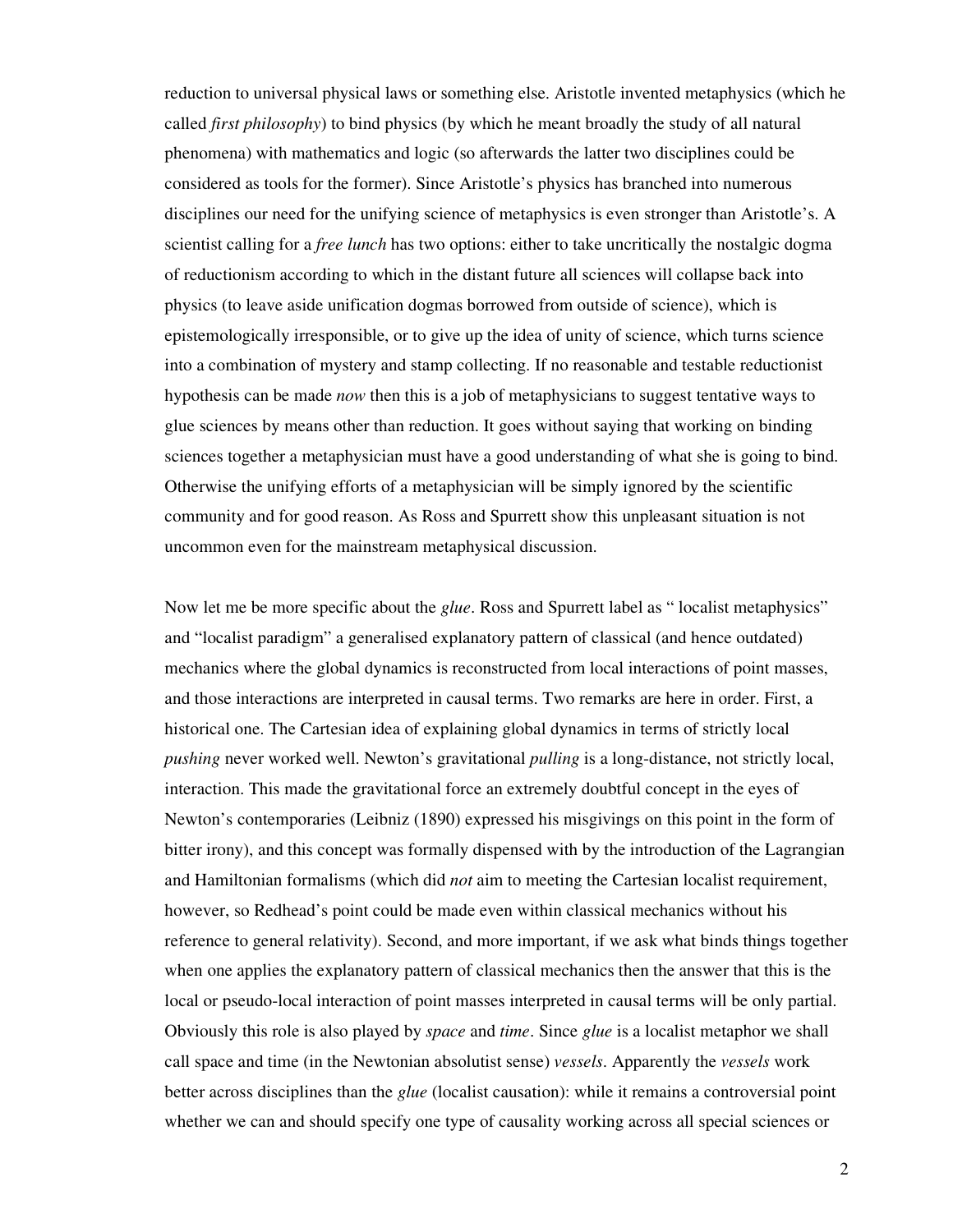specify parochial types of causality particular to given disciplines, or do both, the idea that every material entity or process exists (or occurs) in the *same* physical space and time (or spacetime) sounds commonsensical. It is moreover interesting that tentative parochial space-time concepts, in particular biological ones, are also known although they remain marginal (Vernadsky 1988).

While causality (the glue) within the classical setting is indeed local or pseudo-local, space and time (the vessels) are *global* in the sense that they supposedly allow for locating all possible point masses and all possible events in a *uniform* way (as Ross and Spurrett put it, "measurement values are not indexed to neighborhoods of points"). So the interplay between the local and the global scales in the classical framework involves the vessels *and* the glue. But this framework does not allow for any *intermediate* scale: we have global space and time comprising everything and structureless point masses interacting only locally (so the idea of long-distance interaction does not exactly fit the paradigm). For this reason I doubt that "localist metaphysics" is an appropriate term to characterize the described setting. I suggest "*black-and-white* metaphysics" to stress the fact that it allows for only two principle scales.

I cannot discuss here details of any tentative metaphysics that could be relevant to contemporary physics and other sciences. Apparently it should be *not* black-and-white but allow for hues of gray (Nottale's *scale relativity*) and perhaps be also colored (diversified by domain). The philosophical literature discussing spacetime concepts of the fundamental physics is vast but it is not always accurately taken into consideration in metaphysical discussions. (A common mistake is to limit discussion to *special* relativity while only general relativity is a fulfledged theory of spatiotemporal dynamics). It is more difficult to say what is going on with the concept of causality in contemporary physics just because, as Ross and Spurrett note, it apparently does not play any essential role there. Perhaps this is too easy an answer though. It is more useful to study the evolution of the concept attentively than just to say that it dies off. For (to put it in functionalist terms) the *role* played by the concept of causality, viz. the role of *glue*, apparently remains essential, and if classical causality dies off then this or a similar role must be taken by something else. Reichenbach's early attempt to reconstruct causality in terms of "marks" and its development by Ross and Spurrett in terms of information processing are promising. I would like to note the fact that Reichenbach's suggestion about causality is hardly separable from his analysis of relativistic spacetime.